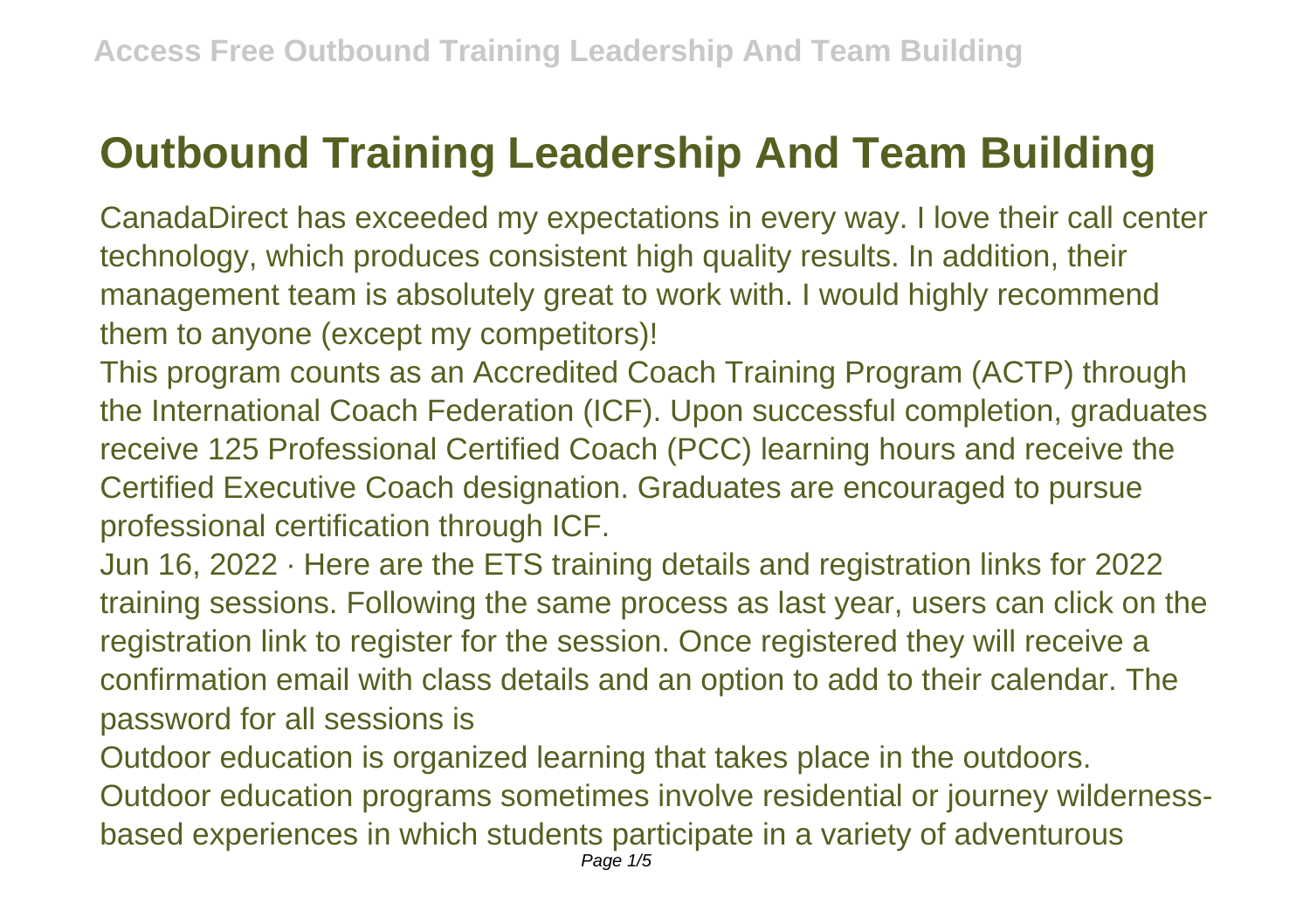challenges and outdoor activities such as hiking, climbing, canoeing, ropes courses and group games.Outdoor education draws upon the …

Marg is a leading training and consulting firm serving over 250+ MNCs. We specialize in Change Management Training, Virtual Training, Leadership Training, Human Synergisitcs, and Emergenetics. Hit enter to search or ESC to close

Skills-Based Team Building Skills engages team members in a workshop style intervention that combines training content and activities focusing on developing skills they need to work together as a team, such as communication, leadership skills, dealing with conflict, effective team meetings and more.

We're proud of the backgrounds and expertise the Cardinal Health management team brings to our business. View the bios here.

That's not us. We're pretty clear about our sweet spot. If you need help with outbound, business-to-business sales to the SMB and how to attack that with a virtual sales team, we're your crew. Sure, we've done some inbound work, even dabbled in training reps to sell in-person, but there are probably better experts you can find.

Facilitate and Coach: Offer precise, positive feedback; Have frequent, one-onones, presenting solutions to problems, personalized to your employees' specific Page 2/5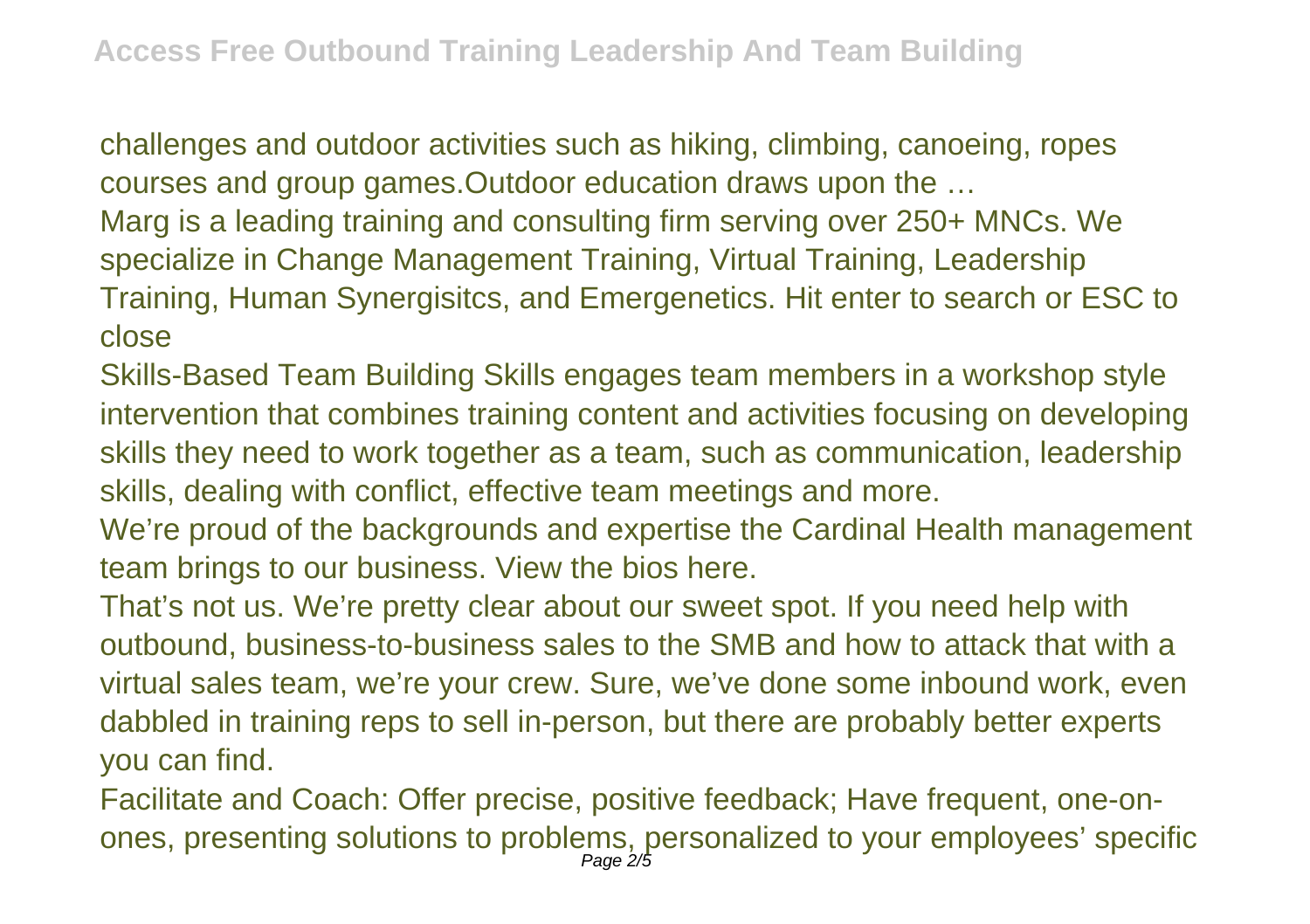strengths. Macromanage and avoid micromanaging: Good leadership skills helps you to strike a balance in giving liberties to your employees, while still being within reach for quidance. Be concerned about the well-being ... Increase the Knowledge and Skills of Your Entire Contact Center. Strong educational pillars are essential to a growing and evolving workforce. Studies show training can increase retention of existing employees by as much as 70 percent.

May 18, 2020 · With a shadowing program, new hires can be paired with seasoned call center agents to experience first-hand how the pros handle a typical customer call. This kind of training session can be a great way to help center agents acquire the skill needed to address customer issues. This call center training tip can be implemented in a few ways.

Mike also works closely with the executive leadership team to set the company's strategic financial direction and shape the finance organization to support the company's business goals. training and development, employee relations, and health and safety. Working closely with the executive leadership team, Marion sets the people strategy

James started his business life as a farmer on his family farm just outside Perth and has diversified extensively since the 1990's, developing one of Scotland's first cross country training grounds for eventers and then extending his knowledge for running Page 3/5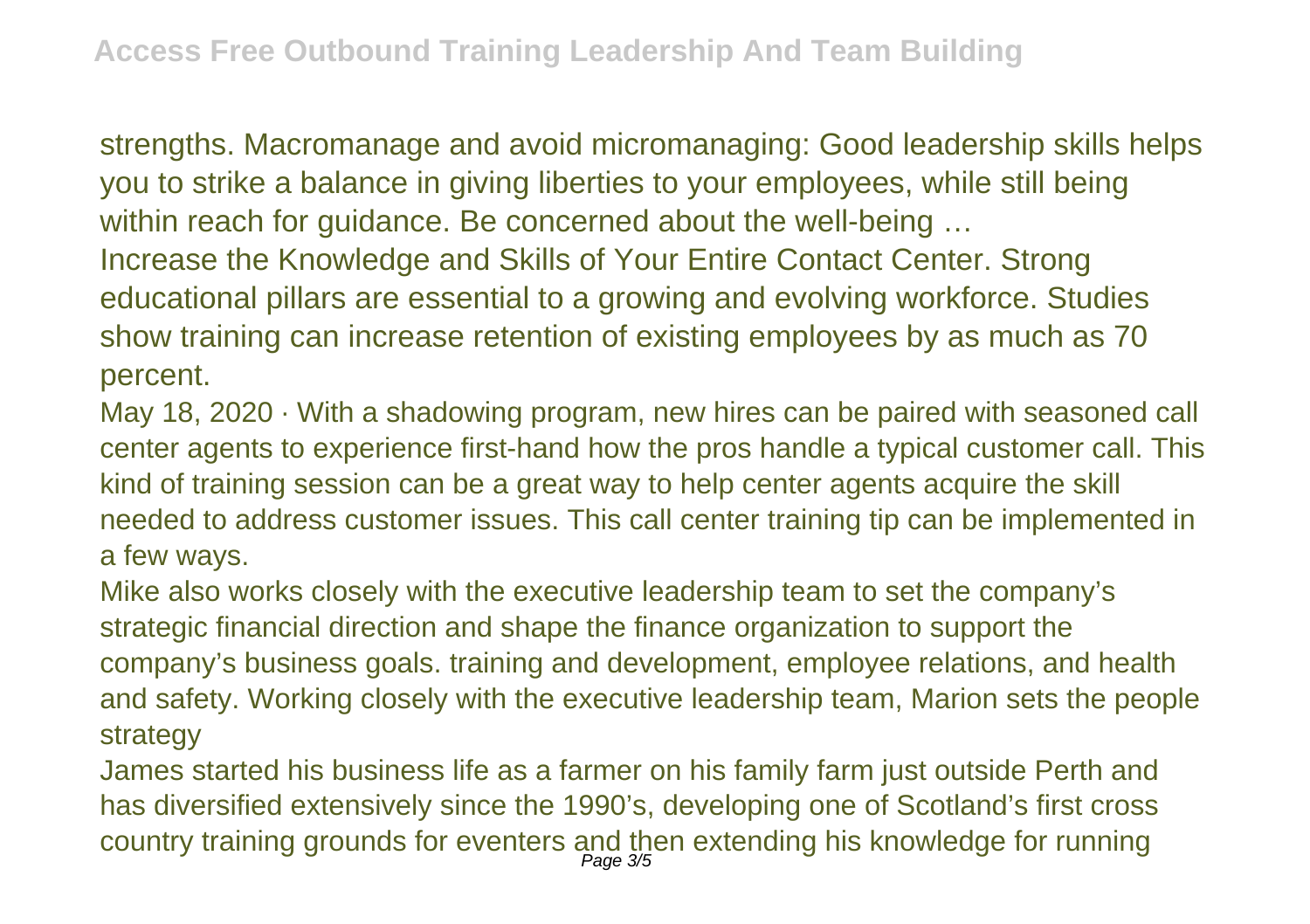events into the corporate world of entertainment, team building with specific attention to experiential learning.

Jul 02, 2021 · The IPPS-A Team completed the initial round of HR Summits in 2021. Due to their success, an additional round of summits for the field has been scheduled prior to R3 Go-Live. Summits act as a critical supplement to new equipment training (NET) and will provide additional information about how to use IPPS-A and how it integrates with our legacy

Nov 03, 2019 · Part 2: Reasons for Tesla Company's Success. The first prominent reason for Tesla Company success is massive investment in technology. The Company has tapped into opportunities brought by technology and create a favourable platform for enhancing sales, uniqueness, and customer satisfaction (Chen & Perez, 2018). Sep 27, 2019 · Once the team is launched, you should model your future hires on the characteristics of successful reps. Here are some factors to consider when determining your hiring profile: The target buyer. Experienced SDRs are a better fit for outbound calling to executives while less experienced SDRs might be a better fit for lower-level prospects. The

Momentum Training Solutions conducts Motivational Training as part of its portfolio of soft skills training for Corporate Training and Leadership Training Program. Our training on motivation includes methodologies to hone the